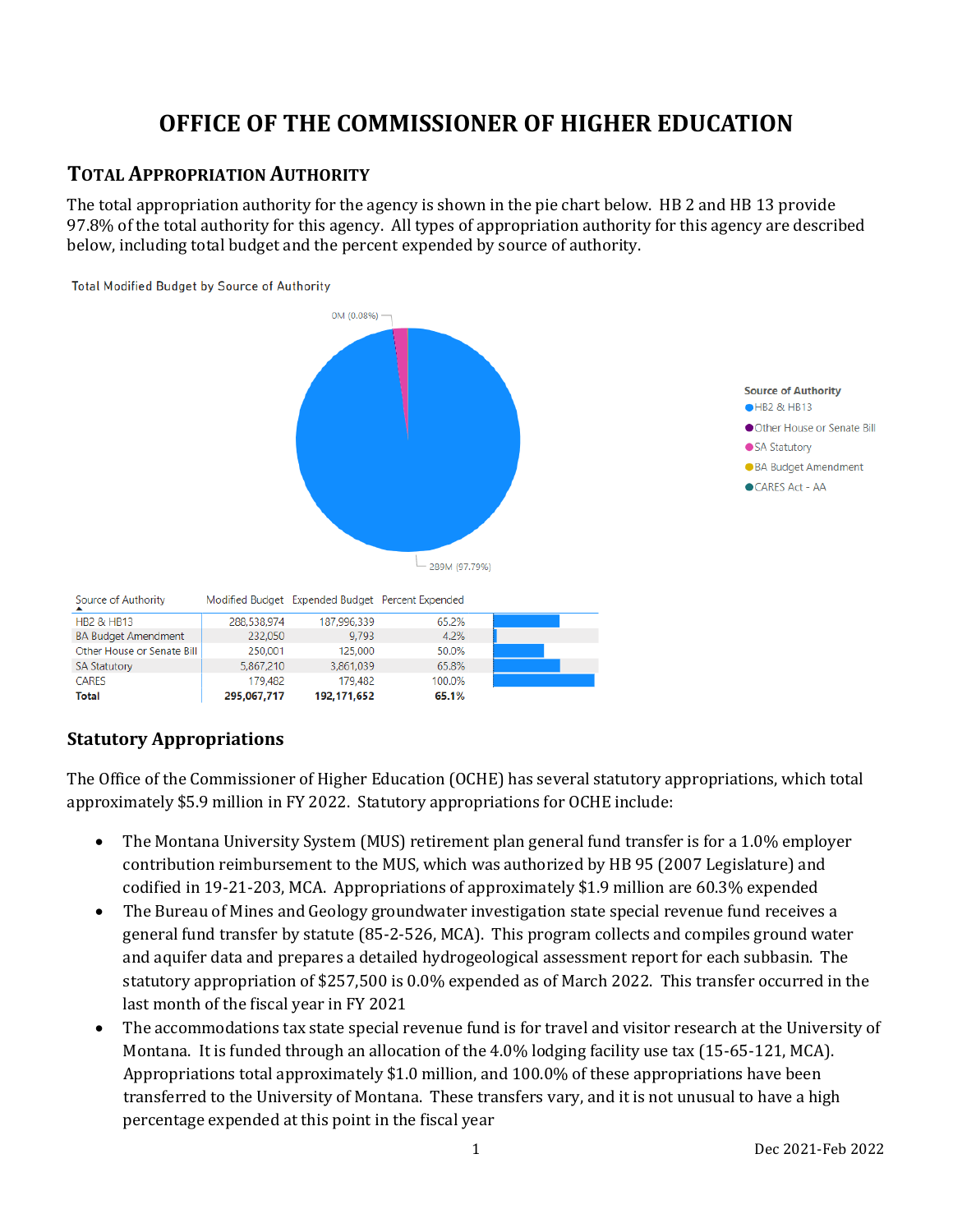- The Montana rural physicians incentive program state special revenue fund (20-26-1501, MCA through 15-26-1503, MCA) provides a financial incentive for physicians to practice in rural areas or medically underserved areas by paying up to \$150,000 of student loan debt. Funding comes from fees paid by medical students in the professional student exchange programs and state general fund. Appropriations total approximately \$1.7 million in FY 2022 and are 48.4% expended as of March 2022. Expenditures vary in this program based on the number of individuals practicing in an area for the full five years
- The science, technology, engineering, and math (STEM) scholarships state special revenue fund is funded through lottery proceeds (20-26-614, MCA through 20-26-617, MCA). The STEM scholarship program is designed to provide an incentive for Montana high school students to prepare for, enter into, and complete degrees in postsecondary fields related to STEM. In the fall semester of 2020, 447 students received STEM scholarships totaling \$223,000. In the fall semester of 2021, 740 students received STEM scholarships totaling \$454,000 (the fall semester of 2020 and 2021 data excludes Flathead Valley Community College). Appropriations total approximately \$1.0 million in FY 2022 and are 86.6% expended as of March 2022. Expenditures include scholarships for the fall semester of 2021 and spring semester of 2022

Overall, OCHE expended \$3.9 million, or 65.8%, of its statutory appropriations, which is in line with anticipated expenditures at this point in the fiscal year.

### **Budget Amendment**

The Office of the Commissioner of Higher Education had one budget amendment as of March 2022. This amendment increases federal special revenue authority in personal services by approximately \$190,000 and operating expense by approximately \$42,000 in FY 2022. This amendment also includes an increase of 3.33 FTE in FY 2022. This is a new discretionary TRIO educational opportunity center grant and will be used to provide a series of new trainings, outreach and associated staff for encouraging disadvantaged students, including low-income and first-generation college students, to attend postsecondary educational opportunities.

#### **Other Bills**

HB 648, passed by the 2021 Legislature, appropriated \$250,000 to the Bureau of Mines and Geology to establish a hydrocarbon and geology investigation program to determine the existence of oil and gas deposits in the state. The purpose of the program is to determine if new methods of oil and gas production will improve production in existing oil and gas fields and to locate new fields containing oil and gas resources. This appropriation is 50.0% expended at this point in the fiscal year. It is a biennial appropriation that can be used in both fiscal years of the 2023 biennium.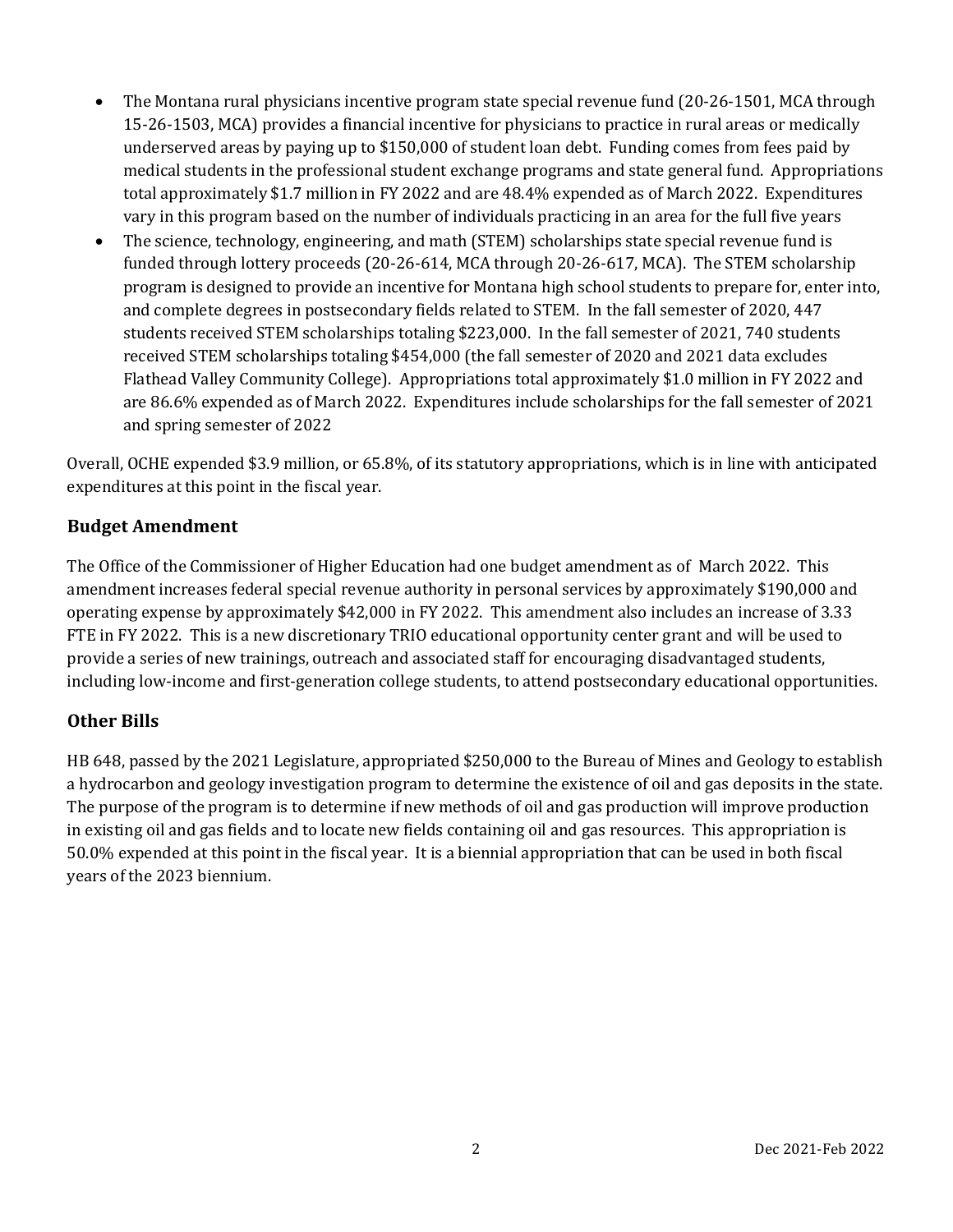### *COVID-19 Authority*

The following chart is provided to allow the legislature to examine the funding that is available to the agency for COVID-19 impacts.



Funding received by the Montana University System from CARES I, CARES II, and ARPA currently totals \$179.8 million. Approximately \$142.2 million, or 79.1%, has been expended as of February 22, 2022.

The majority of the funding received, \$142.4 million, is from the higher education emergency relief fund. Federal legislation has specific requirements for HEERF on the minimum amounts that higher education institutions must use for student assistance. The Montana University System is required to expend a minimum of \$63.3 million on student aid. Of this funding, \$55.8 million has been expended, and \$7.5 million remains. The remainder of the funding, or \$79.1 million, is for institutions to offset, manage, and mitigate the impacts of the COVID-19 pandemic. The Montana University System has expended \$50.3 million of their institutional funds through February 22, 2022, and \$28.8 million remains.

There are various deadlines for the funding received by the Office of the Commissioner of Higher Education and the MUS campuses, which include:

- The MUS campuses have one year from the time of the initial drawdown of the HEERF funding received in ARPA to expend all HEERF funding. This one-year period will vary by campus.
- The CRF funds were required to be expended by December 31, 2021, and the Office of the Commission of Higher Education has expended all of these funds
- The GEER funds had a September 30, 2021 deadline, and all of these funds are expended
- The strengthening institutions programs/minority serving institutions funds must be expended, to the greatest extent practicable, within a one-year period

Additional details on funding and expenditures by campus can be found in Appendix A.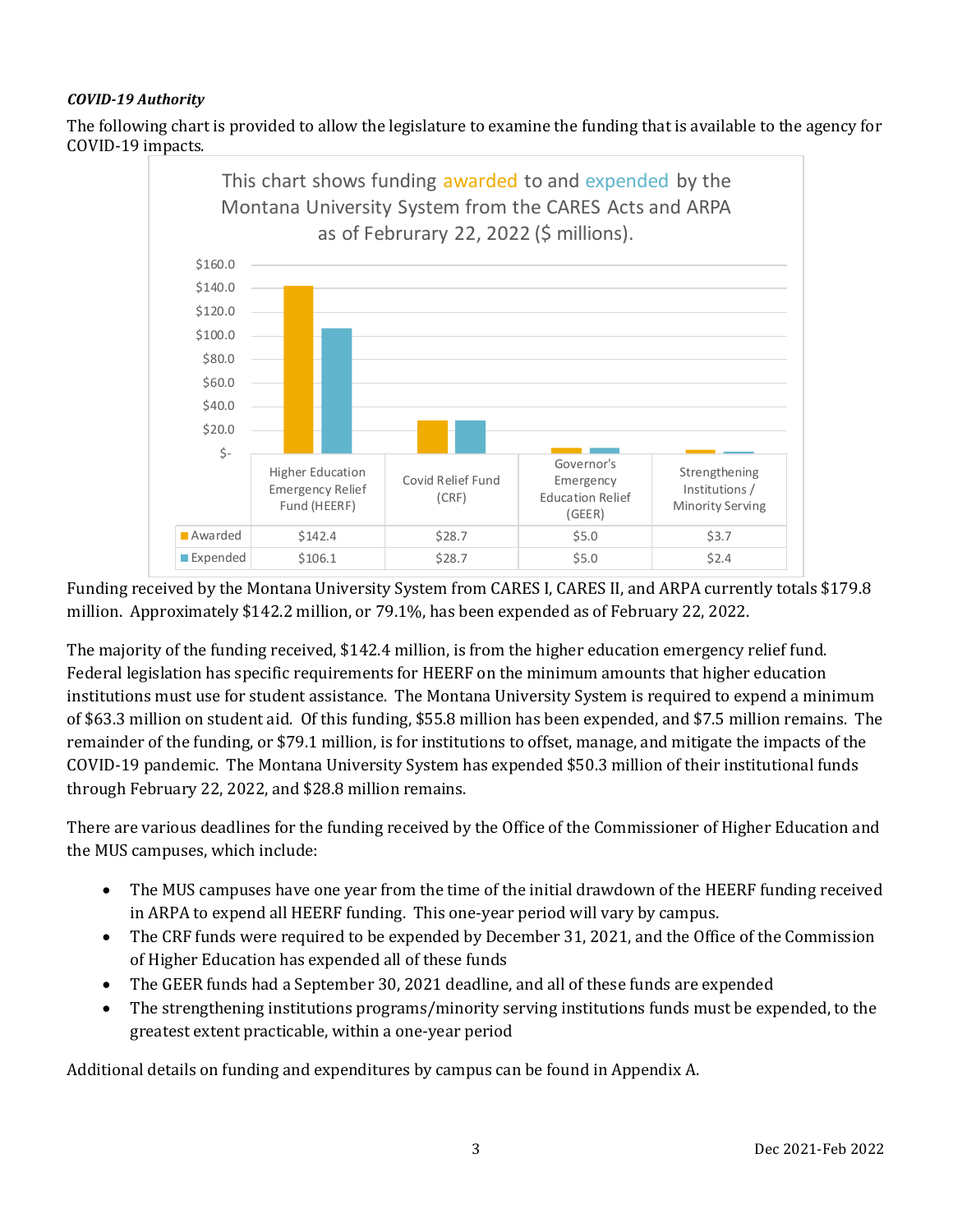# **TOTAL EXPENDITURE AUTHORITY**

The total expenditure authority for the agency is shown in the following pie chart. Total expenditure authority includes non-budgeted proprietary funding and non-budgeted expenditures such as transfers or indirect costs which are not included in the previous pie chart as the expenditures are not appropriated.



Modified Budget and Expended Budget by Source of Authority

# **Non-Budgeted Proprietary Funds**

465,475,065

276,956,180

**CARES** 

**Total** 

A significant portion, or 49.5%, of the funding for the Office of the Commissioner of Higher Education is from non-budgeted proprietary funds and totals \$170.4 million as of March 2022. These include:

59.5%

- The MUS Group Insurance Program that is budgeted at approximately \$152.4 million and is 52.3% expended
- The MUS flexible spending account that is budgeted at \$13.4 million and is 18.4% expended
- The MUS Workers' Compensation Program that is budgeted at \$4.7 million and is 47.7% expended

Overall, non-budgeted proprietary funds are 49.5% expended as of March 2022. This is in line with the 5-year average from FY 2016 through FY 2020 of 47.1% (FY 2021 is excluded in this comparison because of abnormal expenditures due to the COVID-19 pandemic).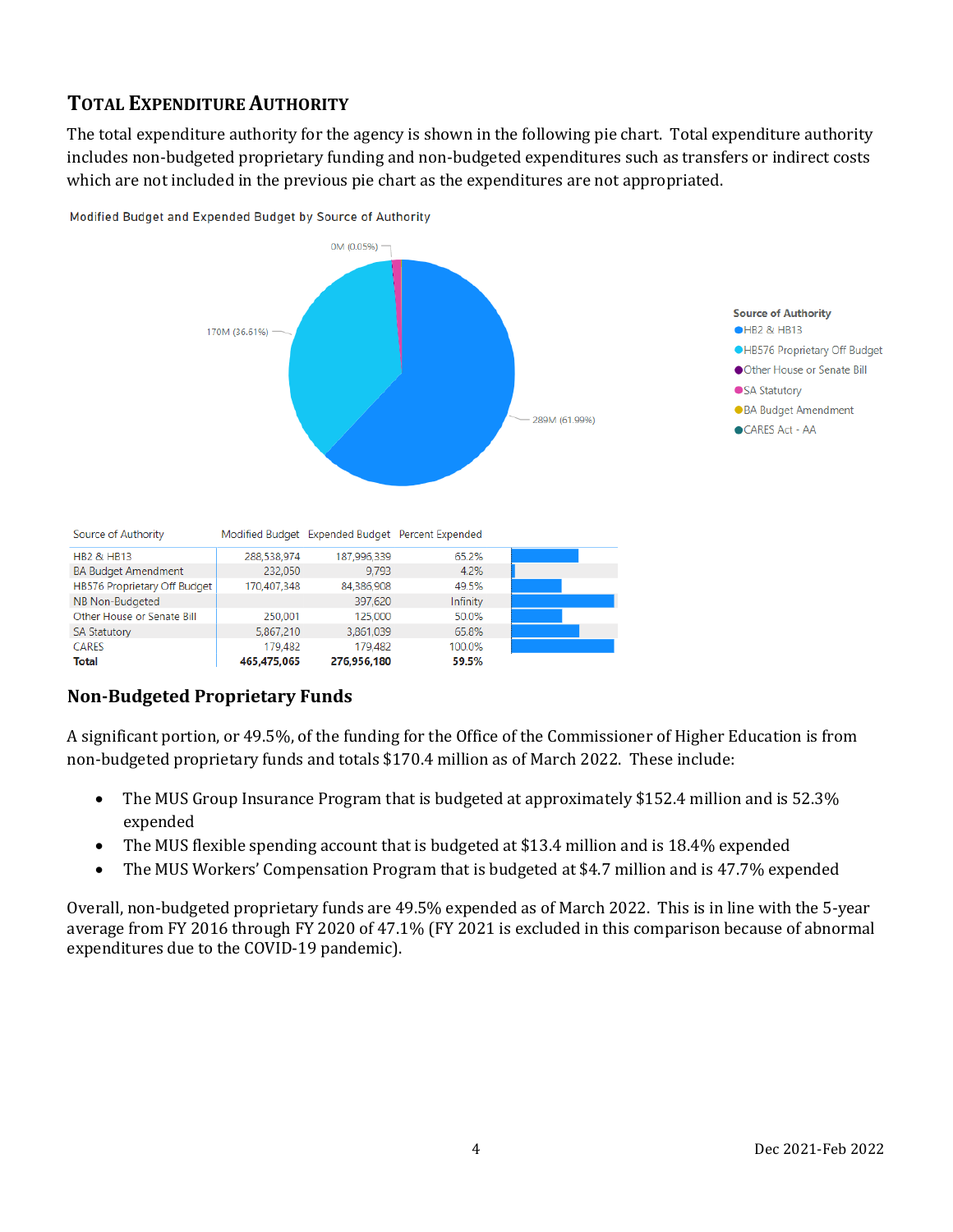# **HB 2 BUDGET MODIFICATIONS**

The following chart shows the HB 2 budget as passed by the legislature, including the pay plan, and the HB 2 modified budget through February 28, 2022. Net modifications to the budget include operating plan changes from one expenditure account to another, program transfers, reorganizations, and agency transfers of authority. The positive modifications and negative modifications are shown by program, expenditure account, and fund type.

#### Legislative Budget Compared to Modified Budget - HB 2 Only

| Agency Name                         | December Modified March Modified<br>Budget | <b>Budget</b> | Net Modifications |  |
|-------------------------------------|--------------------------------------------|---------------|-------------------|--|
| $\Box$ Commissioner of Higher Ed    | 288,538,974                                | 288,538,974   |                   |  |
| ADMINISTRATION PROGRAM              | 4.444.740                                  | 4.444.740     |                   |  |
| <b>AGENCY FUNDS</b>                 | 31,110,632                                 | 31,110,632    |                   |  |
| APPROPRIATION DISTRIBUTION          | 207,369,391                                | 207,369,391   |                   |  |
| <b>BOARD OF REGENTS-ADMIN</b>       | 67,350                                     | 67,350        |                   |  |
| <b>COMMUNITY COLLEGE ASSISTANCE</b> | 14,858,699                                 | 14,858,699    |                   |  |
| EDUCATION OUTREACH & DIVERSITY      | 9,488,901                                  | 9,488,901     |                   |  |
| <b>GUARANTEED STUDENT LOAN PGM</b>  | 2,354,425                                  | 2.354.425     |                   |  |
| STUDENT ASSISTANCE PROGRAM          | 11,370,546                                 | 11,370,546    |                   |  |
| TRIBAL COLLEGE ASSISTANCE PGM       | 1,012,875                                  | 1,012,875     |                   |  |
| WORK FORCE DEVELOPMENT PROGRAM      | 6,461,415                                  | 6,461,415     |                   |  |
| Total                               | 288,538,974                                | 288,538,974   |                   |  |

| Acct & LvI 1 DESC                            | December Modified March Modified<br><b>Budget</b> | Budget      | Net Modifications |  |
|----------------------------------------------|---------------------------------------------------|-------------|-------------------|--|
| <b>E</b> 61000 Personal Services             | 5,368,599                                         | 5,368,599   |                   |  |
| □ 62000 Operating Expenses                   | 7,164,749                                         | 7,164,749   |                   |  |
| <b>E</b> 63000 Equipment & Intangible Assets | 11.063                                            | 11.063      |                   |  |
| □ 65000 Local Assistance                     | 15,020,699                                        | 15,020,699  |                   |  |
| $\boxplus$ 66000 Grants                      | 17,418,390                                        | 17,418,390  |                   |  |
| □ 68000 Transfers-out                        | 243,555,474                                       | 243,555,474 |                   |  |

 $A + I$ 

| Fund Type<br>▲            | December<br><b>Modified Budget</b> | March Modified<br><b>Budget</b> | Net Modifications |  |
|---------------------------|------------------------------------|---------------------------------|-------------------|--|
| ⊞ 01 General              | 244,912,809                        | 244,912,809                     |                   |  |
| ⊞ 02 State/Other Spec Rev | 24,949,790                         | 24,949,790                      |                   |  |
| ⊞ 03 Fed/Other Spec Rev   | 18.065.821                         | 18,065,821                      |                   |  |
| ⊞ 06 Internal Service     | 610.554                            | 610.554                         |                   |  |

The Office of the Commissioner of Higher Education did not have any budget modification between November 30, 2021 and February 28, 2022.

# **HB 2 APPROPRIATION AUTHORITY**

The following chart shows the appropriated budget for the agency compared to expenditures as of March 2022.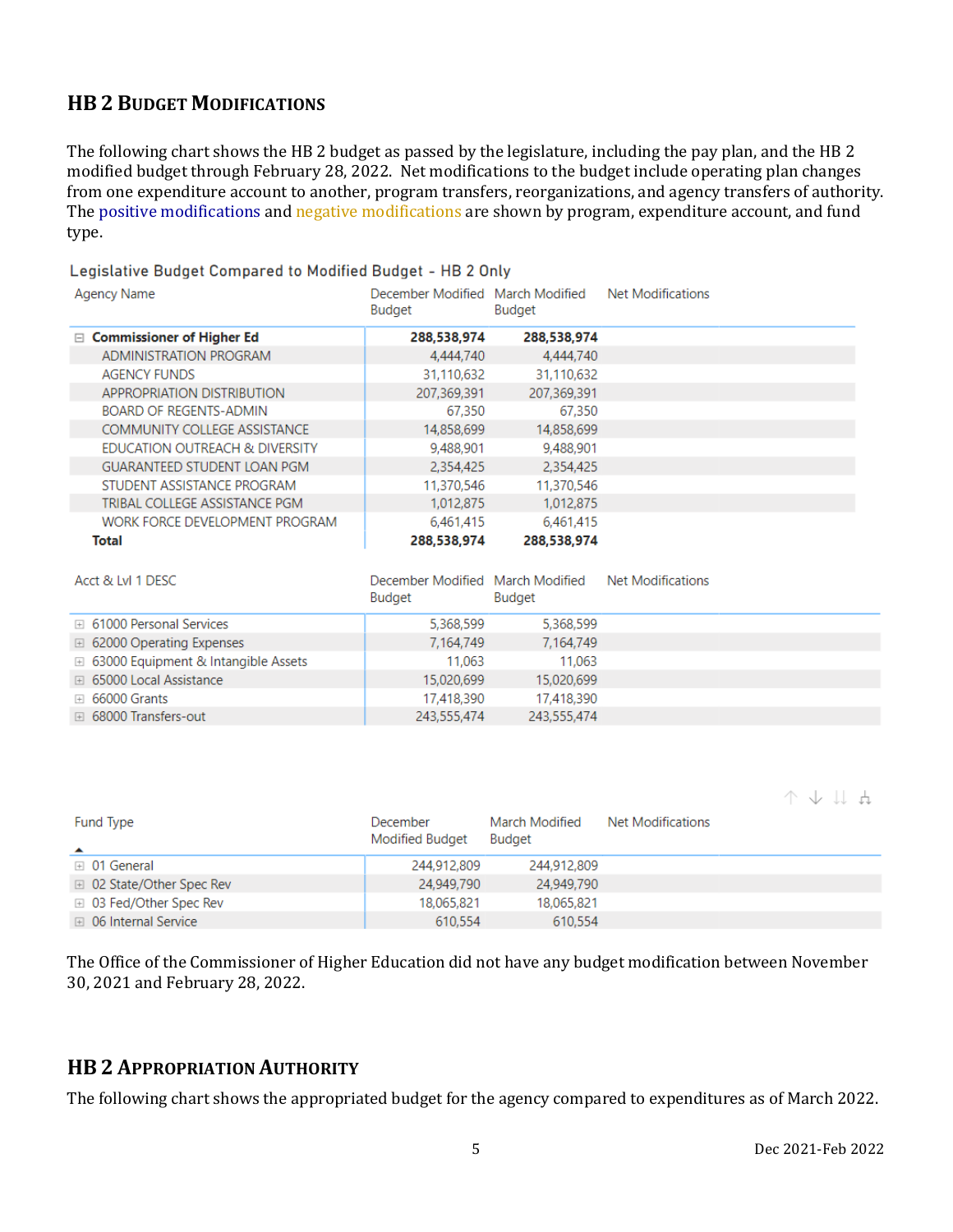#### Expended Budget and Remaining Budget by Fund Type - HB 2 Only



| acclv1_descr                            |             | Modified Budget Expended Budget Percent Expended |                                                  |
|-----------------------------------------|-------------|--------------------------------------------------|--------------------------------------------------|
| <b>Personal Services</b><br>$\Box$      | 5,368,599   | 3,110,125                                        | 57.9%                                            |
| <b>Operating Expenses</b><br>$\Box$     | 7,164,749   | 3,366,934                                        | 47.0%                                            |
| Equipment & Intangible Assets<br>$\Box$ | 11,063      |                                                  |                                                  |
| Local Assistance<br>$\overline{+}$      | 15,020,699  | 10,198,133                                       | 67.9%                                            |
| Grants<br>$\Box$                        | 17,418,390  | 12.081,195                                       | 69.4%                                            |
| Transfers-out<br>$\boxed{+}$            | 243,555,474 | 159,239,953                                      | 65.4%                                            |
| Program Name                            |             |                                                  | Modified Budget Expended Budget Percent Expended |
| <b>ADMINISTRATION PROGRAM</b>           | 4,444,740   | 2,375,489                                        | 53.4%                                            |
| <b>AGENCY FUNDS</b>                     | 31,110,632  | 20,739,631                                       | 66.7%                                            |
| <b>APPROPRIATION DISTRIBUTION</b>       | 207,369,391 | 136,880,429                                      | 66.0%                                            |
| <b>BOARD OF REGENTS-ADMIN</b>           | 67,350      | 46,053                                           | 68.4%                                            |
| <b>COMMUNITY COLLEGE ASSISTANCE</b>     | 14,858,699  | 10,039,133                                       | 67.6%                                            |
| EDUCATION OUTREACH & DIVERSITY          | 9,488,901   | 4,096,754                                        | 43.2%                                            |
| <b>GUARANTEED STUDENT LOAN PGM</b>      | 2,354,425   | 599,892                                          | 25.5%                                            |
| STUDENT ASSISTANCE PROGRAM              | 11,370,546  | 8.999.561                                        | 79.1%                                            |
| TRIBAL COLLEGE ASSISTANCE PGM           | 1,012,875   | 950,851                                          | 93.9%                                            |
| WORK FORCE DEVELOPMENT PROGRAM          | 6,461,415   | 3,268,547                                        | 50.6%                                            |
| Total                                   | 288,538,974 | 187,996,339                                      | 65.2%                                            |

Overall, the Office of the Commissioner of Higher Education expended 65.2% of its \$288.5 million HB 2 modified budget as of March 2022. General fund appropriations of \$244.9 million are 67.2% expended which is in line with anticipated expenditures at this point in the fiscal year. State special revenue appropriations of \$24.9 million are 60.4% expended. The majority of state special revenue funds are from the six-mill levy, and the percent expended aligns with the timing of tax payments. Federal special revenue appropriations of \$18.1 million are 43.3% expended. Additional details on federal special revenue expenditures are included below.

Lower federal special revenue expenditures are in three programs: Education Outreach and Diversity Program, Workforce Development Program, and Guaranteed Student Loan Program. HB 2 federal special revenue of \$9.4 million in the Education Outreach and Diversity Program is 42.9% expended, and HB 2 federal special revenue of \$6.4 million in the Work Force Development Program is 50.6% expended. Lower expenditures in these programs were due to the timing of grant activities. The Guaranteed Student Loan Program expended 25.5% of its \$2.4 million HB 2 federal special revenue appropriation. A low percentage expended is typical in this program since it has transitioned to administering financial literacy and education programs and outreach activities.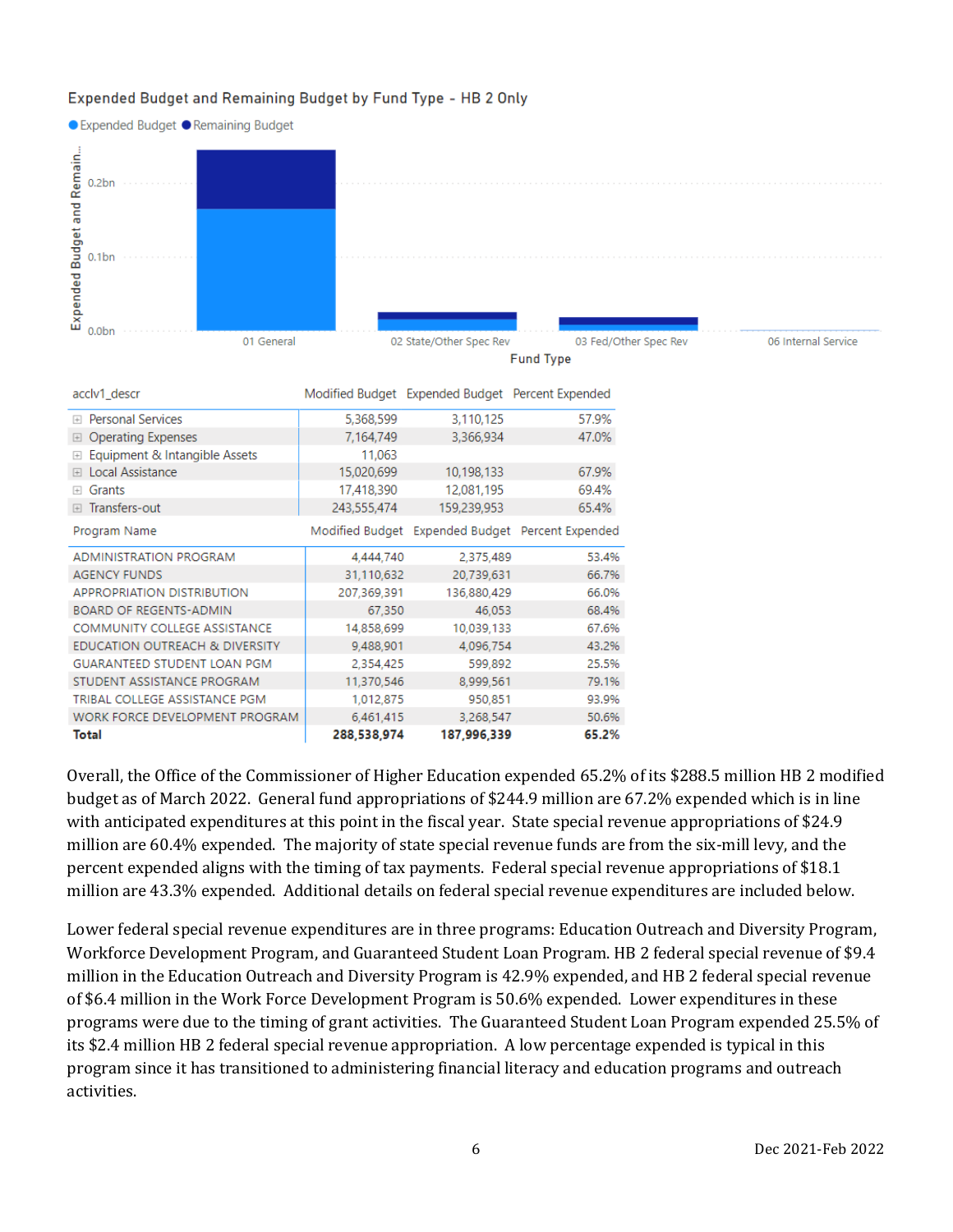# **Personal Services**

Appropriations for personal services in the Office of the Commissioner of Higher Education total approximately \$5.4 million and are 57.9% expended as of March 2022. OCHE has 50.22 HB 2 FTE and approximately 94.2% of these positions are filled as of February 1, 2022. This is an increase from 89.0% of positions being filled as of November 1, 2021. The following chart shows the filled and vacant FTE within the agency as of February 1, 2022.



From July 1, 2021 through February 1, 2022, the Office of the Commissioner of Higher Education made pay adjustments for several positions. Total annual pay rate changes are approximately \$94,000. A significant proportion of the change was due to a retention adjustment that was approved by the Board of Regents in its November 2021 meeting. Other adjustments include career ladder adjustments, reclassification, performance adjustment, promotion, and longevity.

# **Next Steps for Personal Services Reporting**

In upcoming Quarterly Financial Reports, the LFD will begin the process of a more comprehensive look at personal services. The LFD will compare two executive "snapshots" -- July 2020 and July 2022. The analysis will identify adjustments adopted by the legislature in 2021 and modifications made by the agencies, within the confines of budget law.

The September Quarterly Financial Report will provide the complete comparison from July 2020 to July 2022. Ultimately, the analysis will result in a description of all the components that will be part of the executive's decision package one (DP 1) 2025 biennium budget request. This work will prepare legislators for budget deliberations in the 2023 session. For a review of how DP 1 works and snapshot components, please read this [short brochure](https://montana.maps.arcgis.com/apps/Cascade/index.html?appid=23095fcf15754f4fb38b63c58a884b97) from 2019. This story map was created with the Story Map Cascade application in ArcGIS Online.